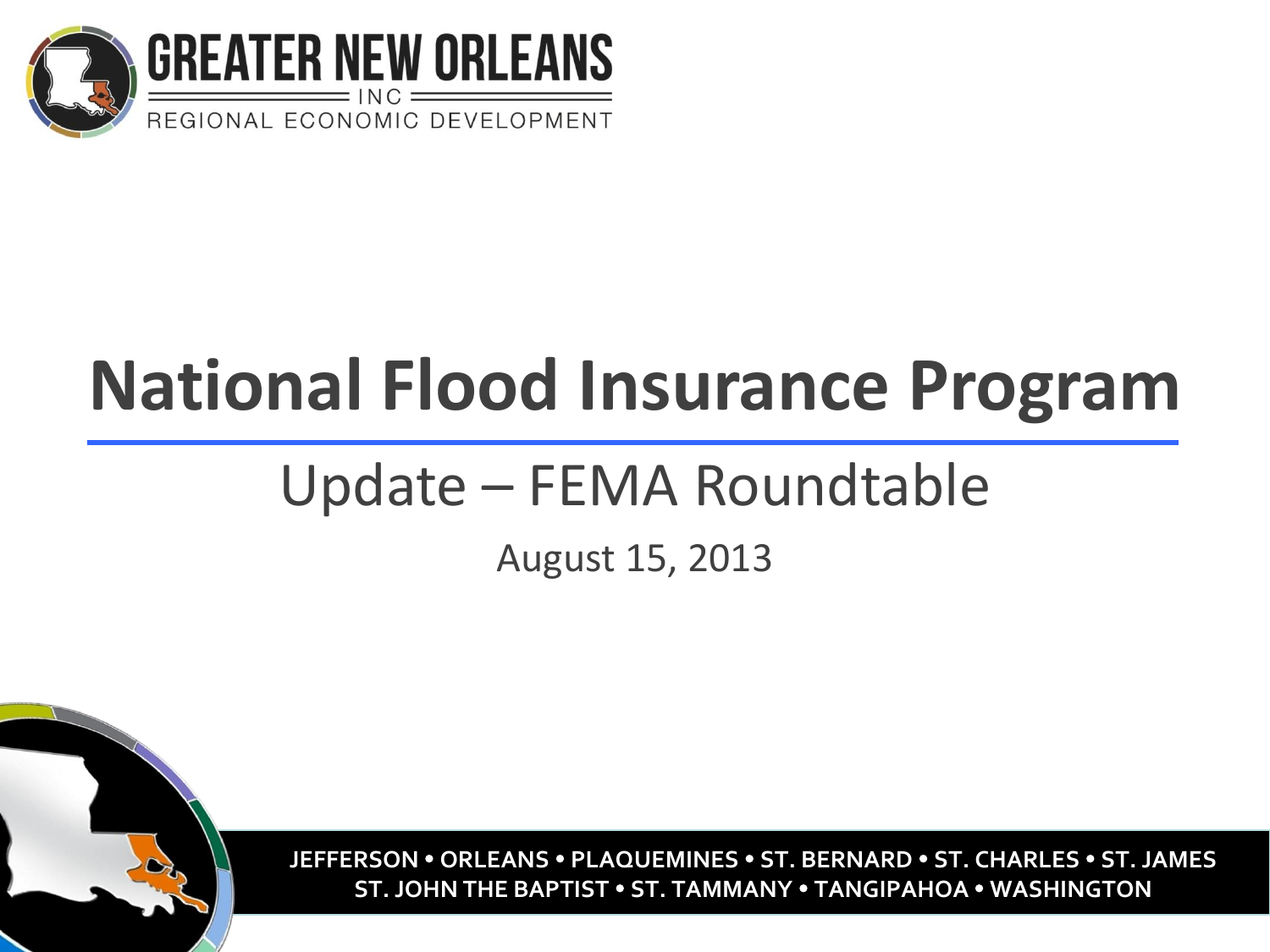#### **A Growing Coalition**

#### **GNO, Inc. is leading a growing national coalition to address the NFIP challenge – the Coalition for Sustainable Flood Insurance (CSFI)**

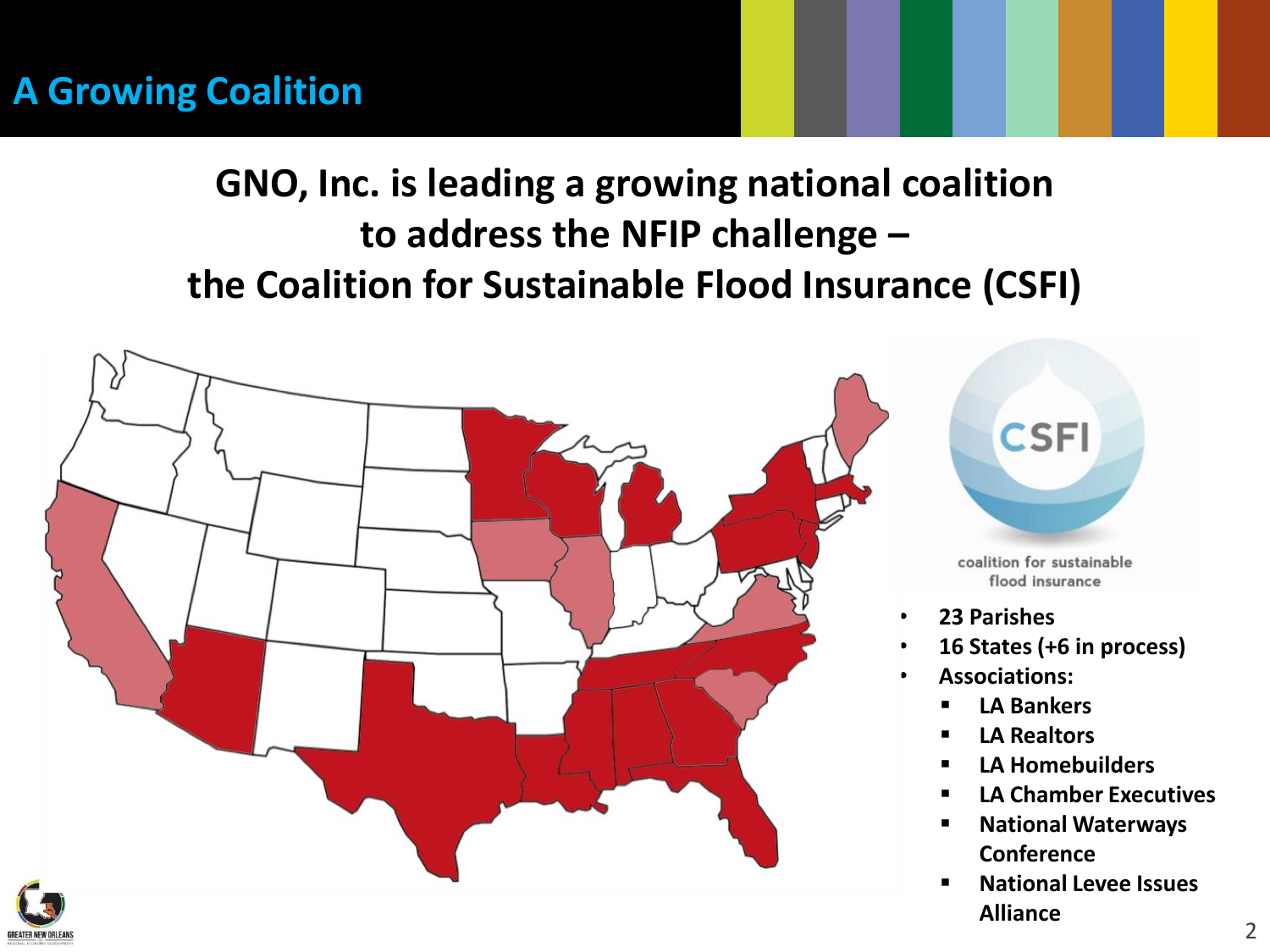**The Coalition for Sustainable Flood Insurance has identified three major problems:**

### **1. Phase-Out of Grandfathering**

- **2. Incomplete Mapping**
- **3. Questionable Calculations**

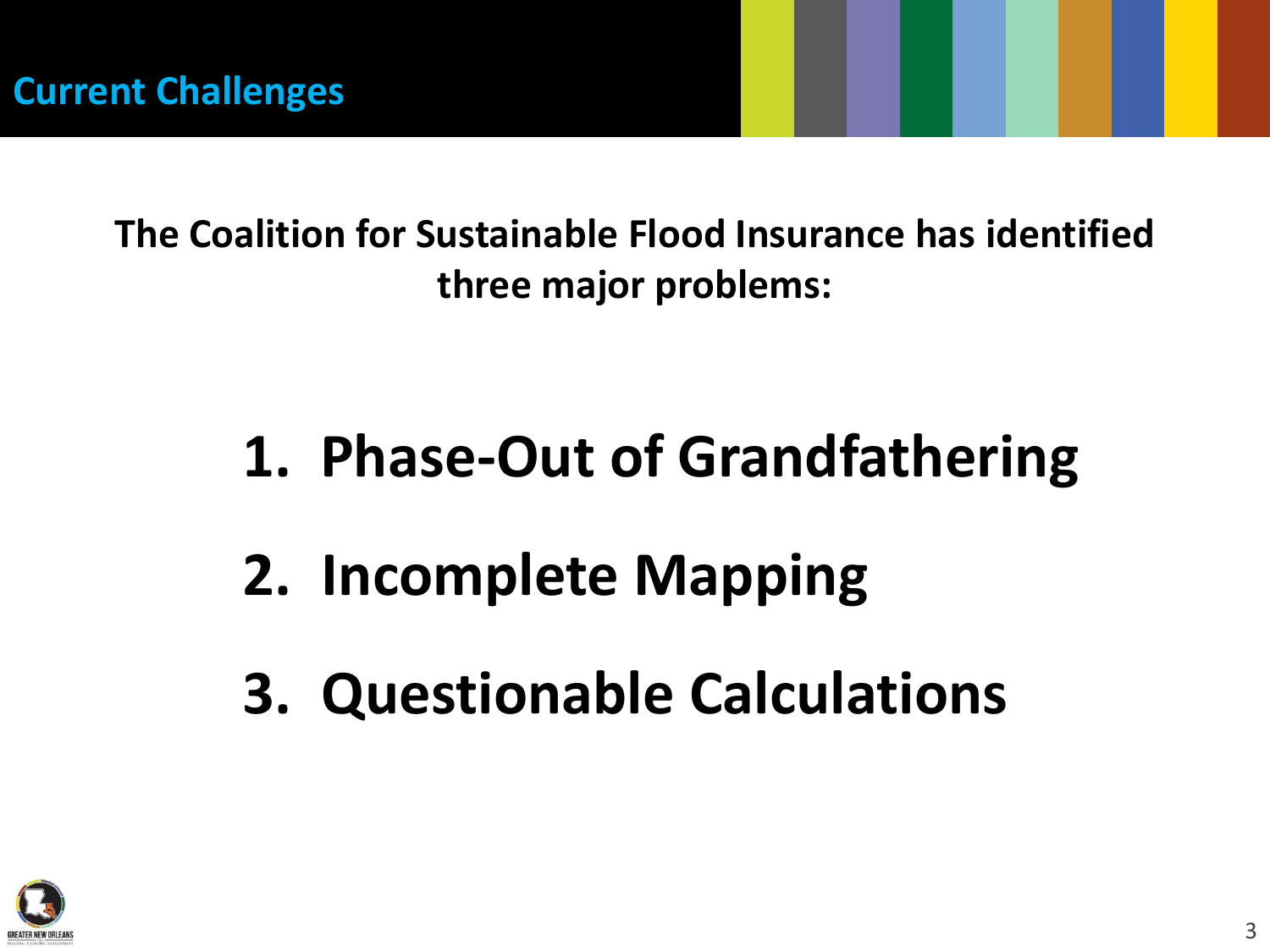#### **Challenge #2 Incomplete Mapping**

**New FEMA maps, which outline new base flood elevations, do not recognize protection offered by non Corps certified levees. As part of GNO, Inc.'s Action Plan, we invited David Miller, head of the NFIP, to South Louisiana to visit our flood protection features.**





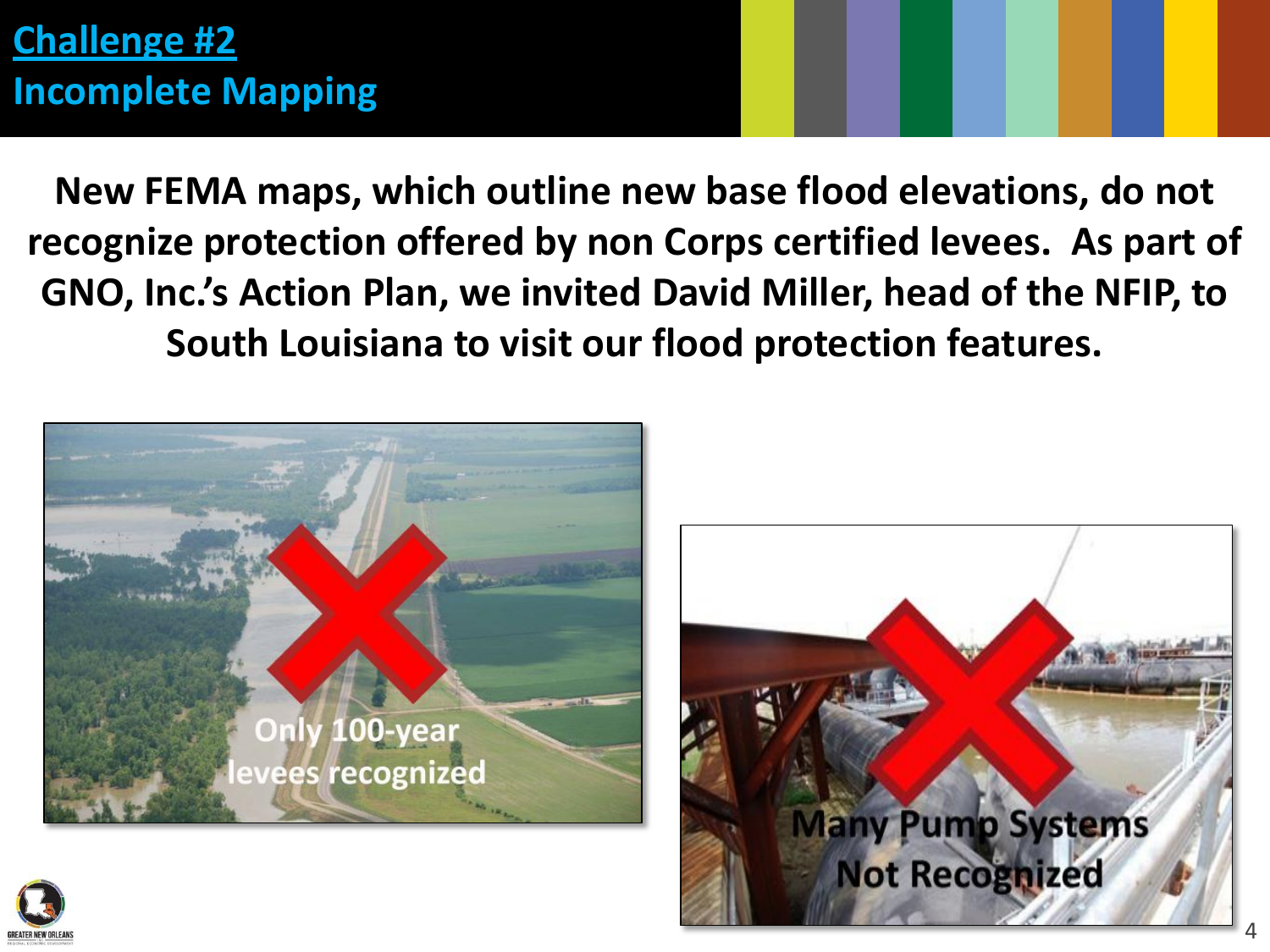**On August 8, GNO, Inc. hosted a roundtable with David Miller, Associate Administrator for FEMA, the Louisiana Congressional Delegation, and state, local and business leaders.**



**LA Congressional Delegation, FEMA Associate Administrator David Miller, Dale Benoit**

**Participants at Roundtable with David Miller**

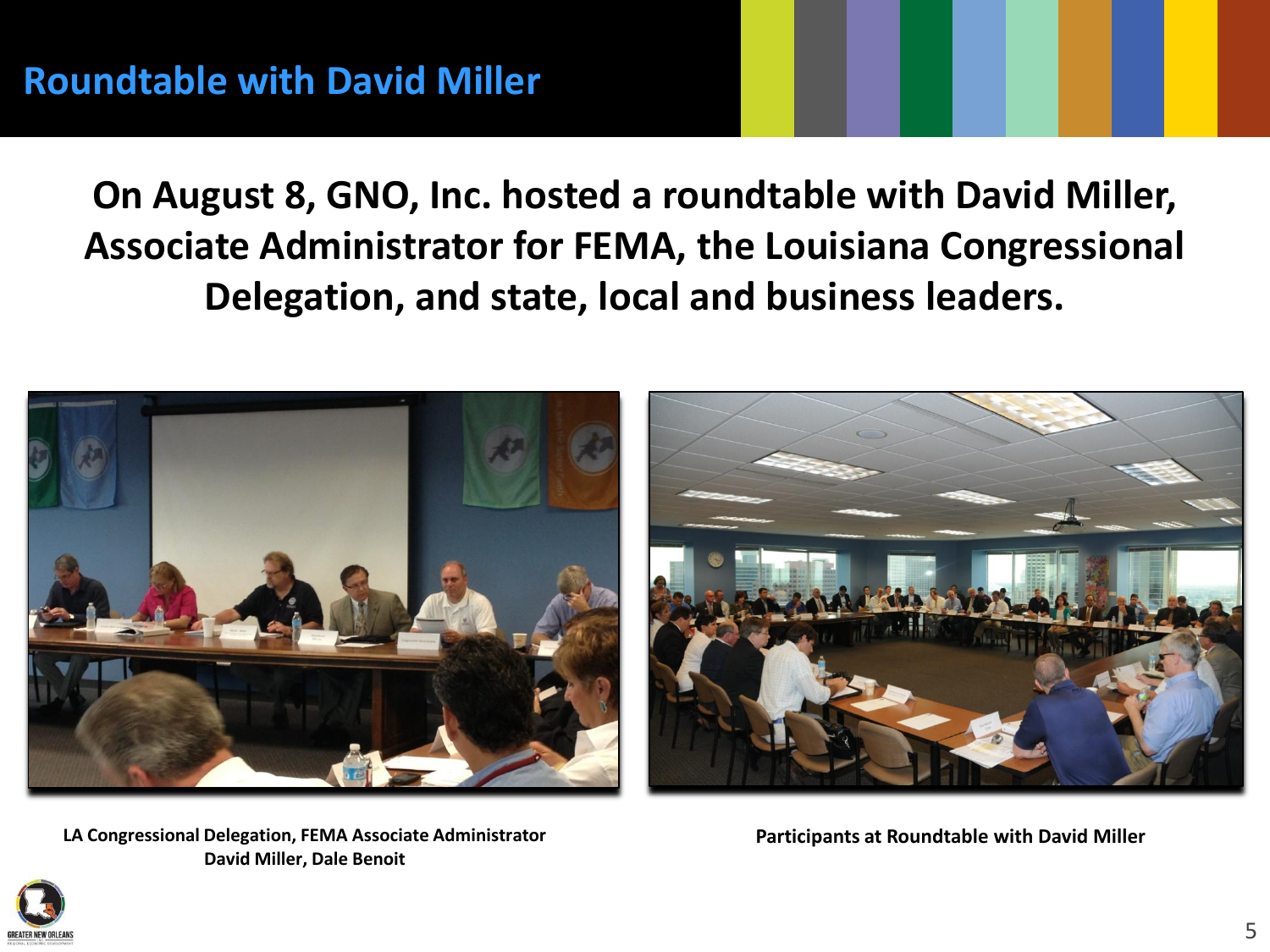#### **As a result of the roundtable, GNO, Inc. was charged with producing a report to get to the bottom of several unanswered questions.**

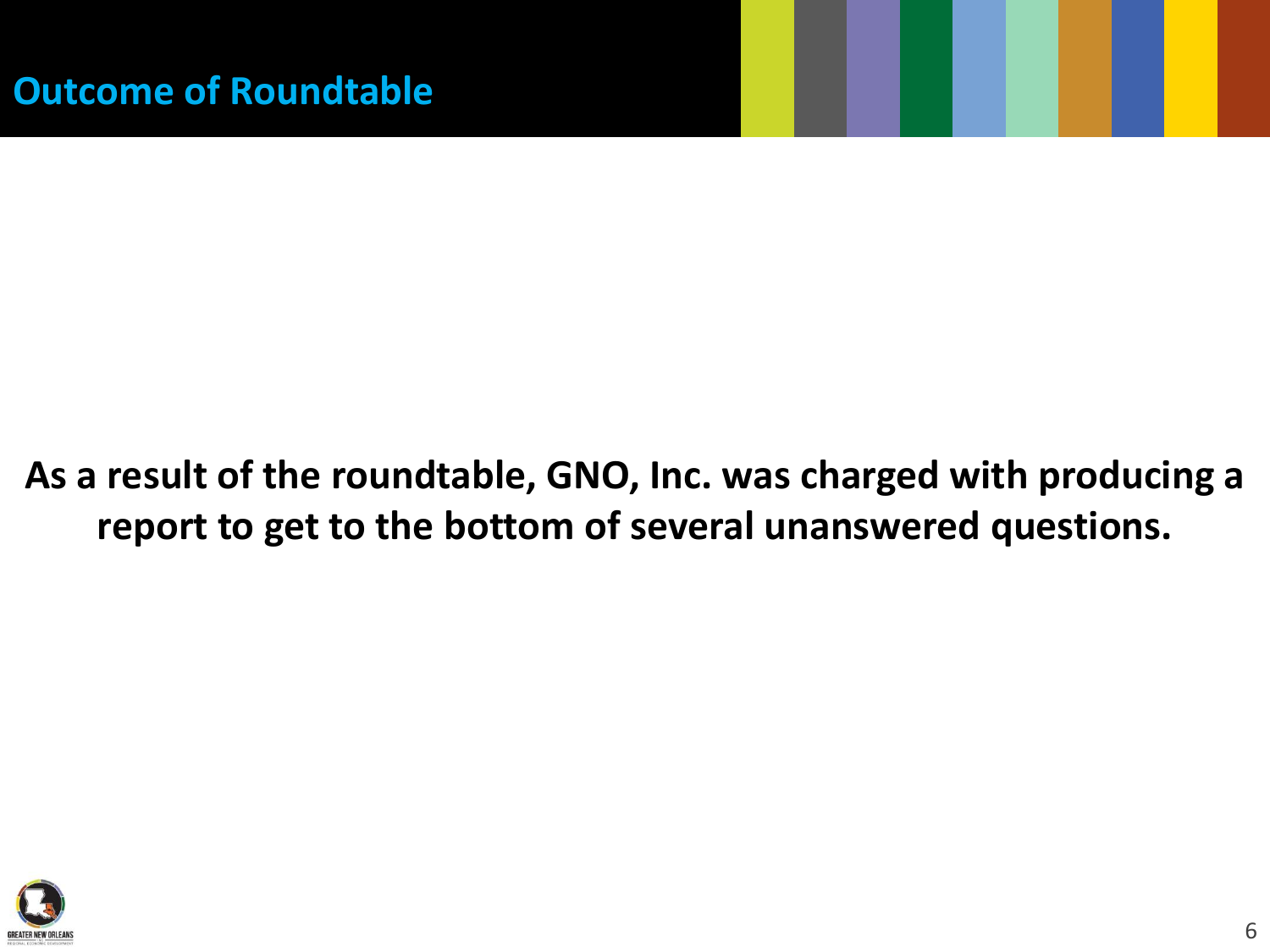## **How is the \$25B NFIP deficit calculated?**

*Over the last 30 years, \$6B more in premiums have been collected than have been paid out.*  **What accounts for the \$31B negative swing?**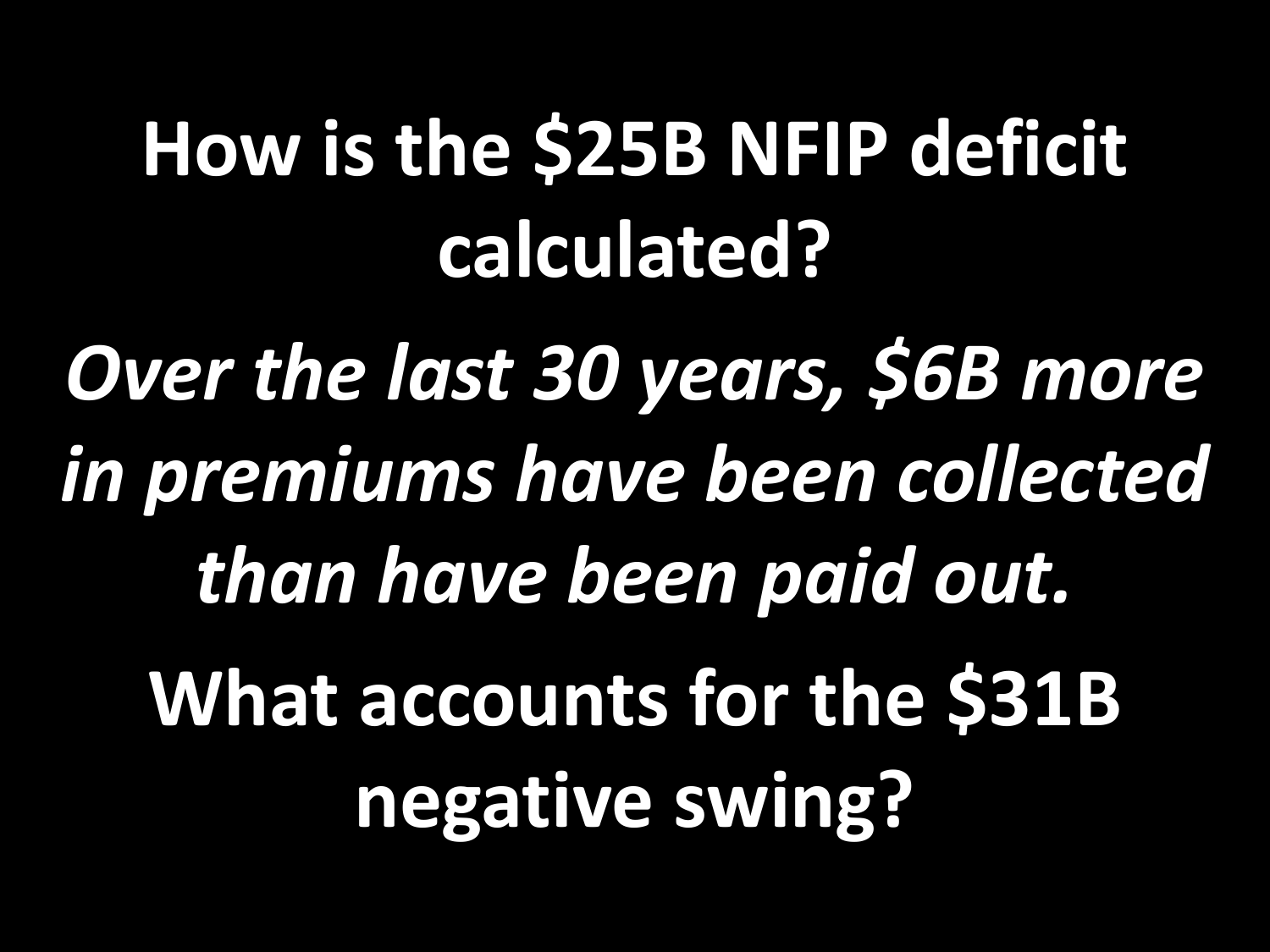## **What portion of premiums actually goes towards coverage?**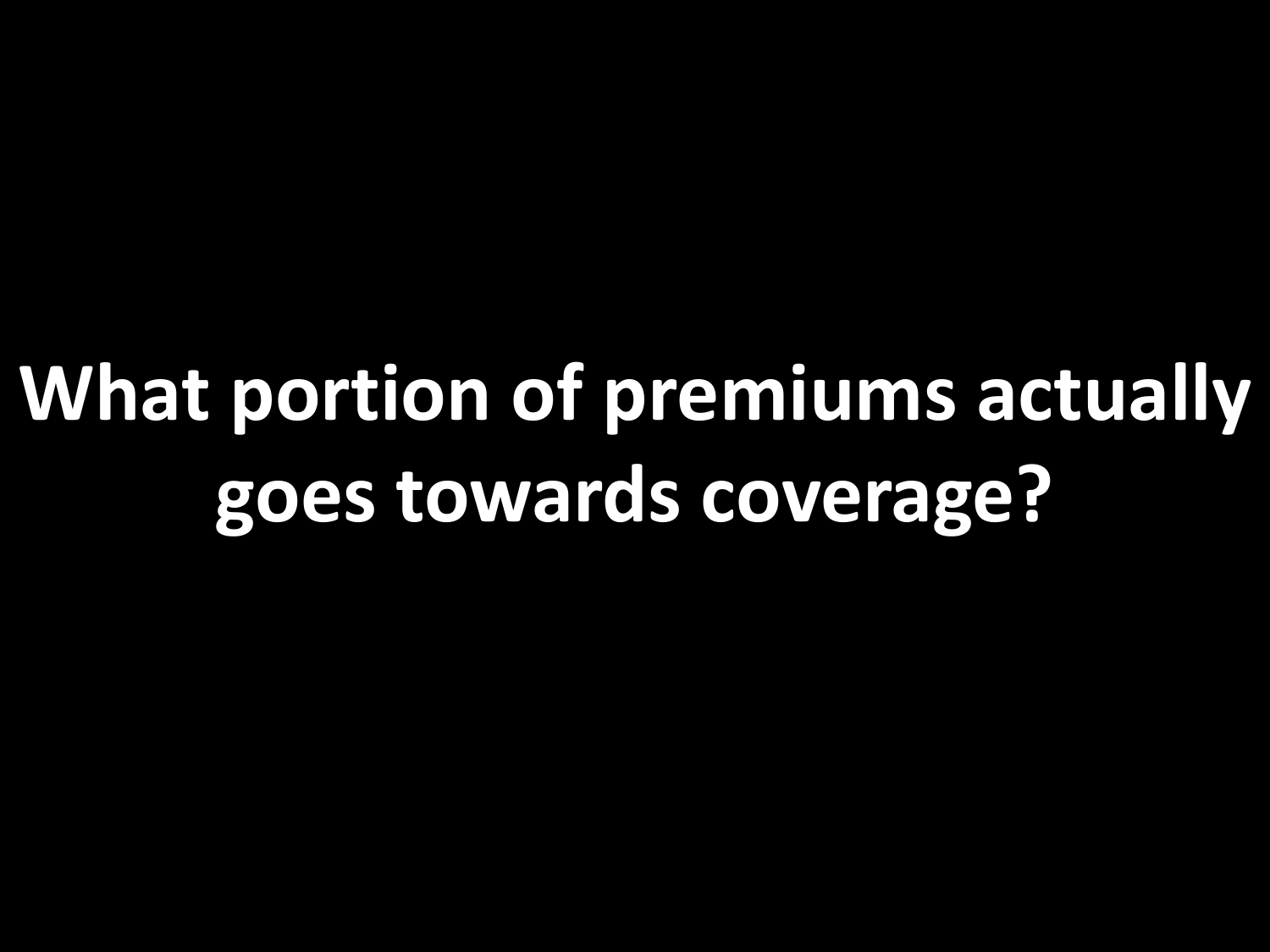# **What additional programs beyond flood insurance are funded by NFIP premiums?**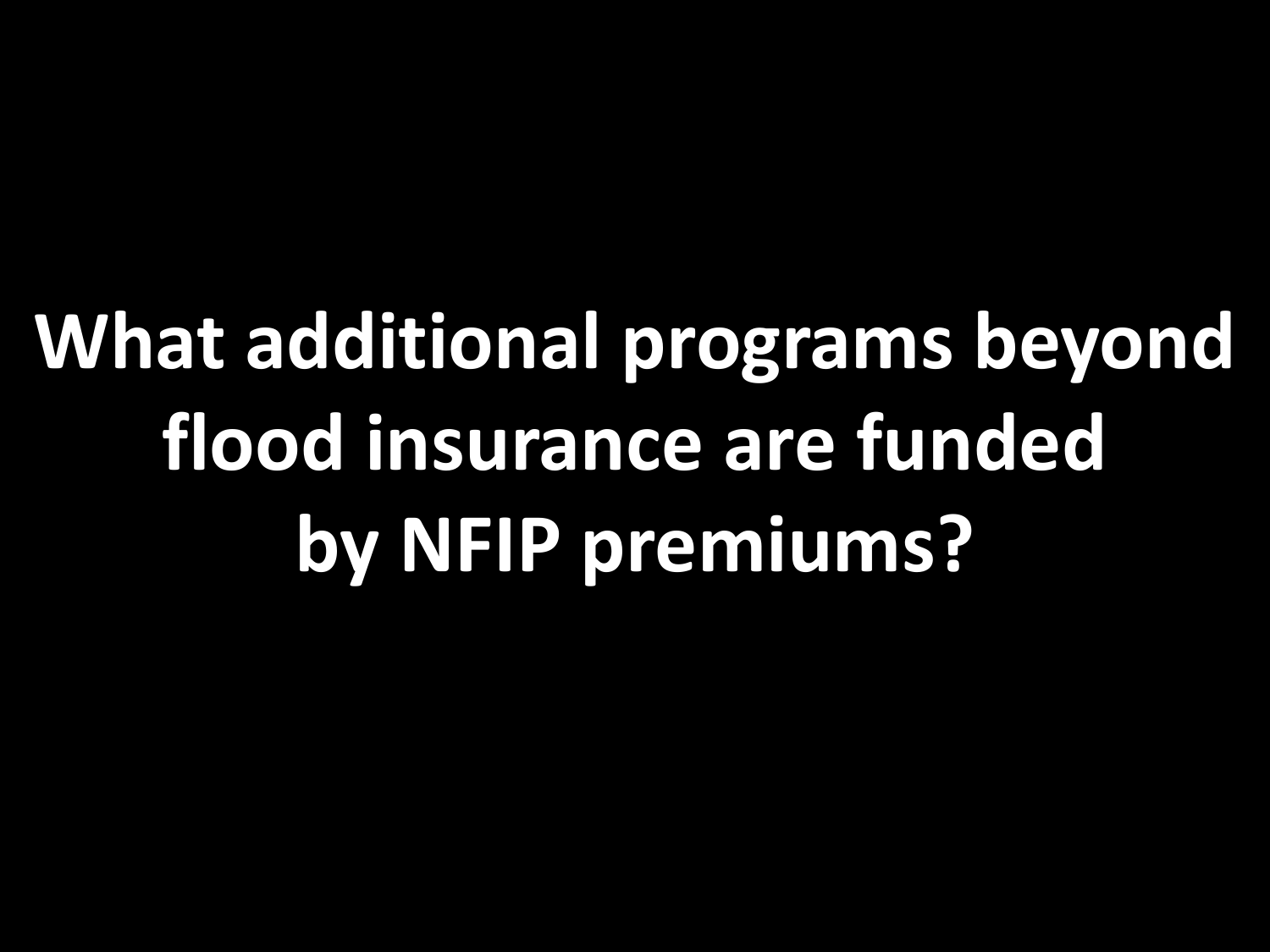**How many policy-holders will be affected by drastic (>500%) premium increases?**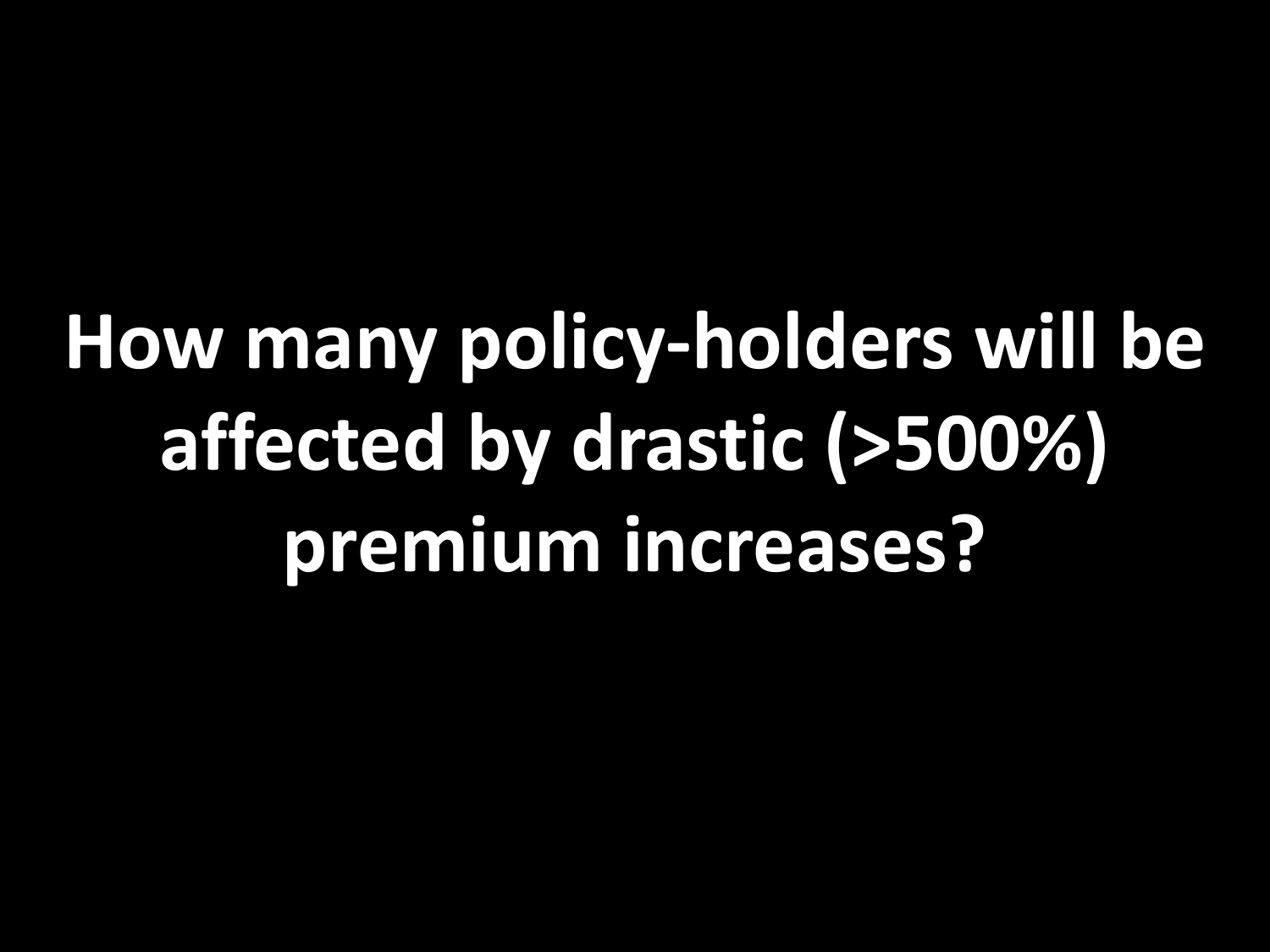## **When will actuarial table rates be released to the public?**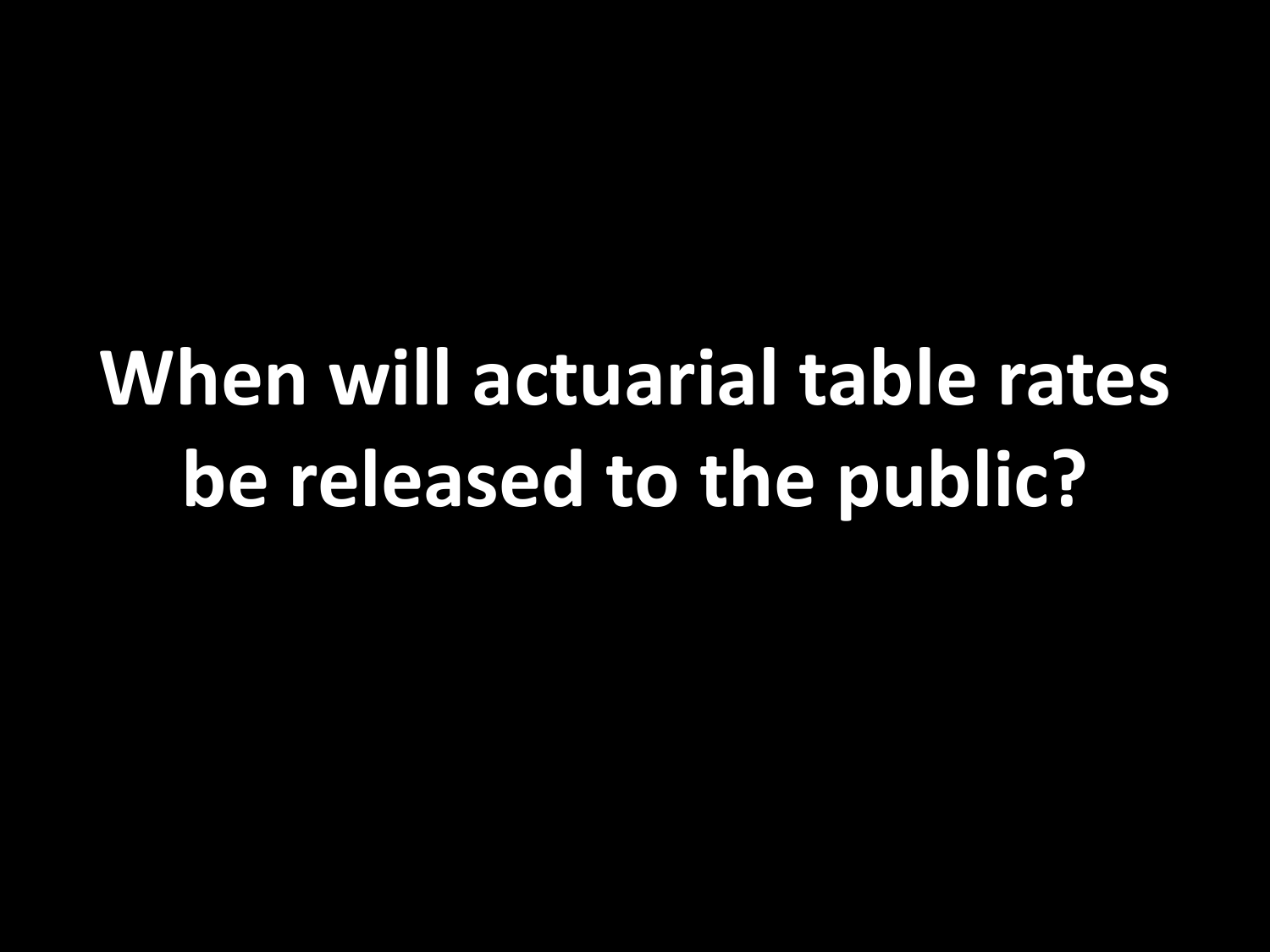**Was any money swept from FEMA accounts by the federal government in years of surpluses, and if so, how much?**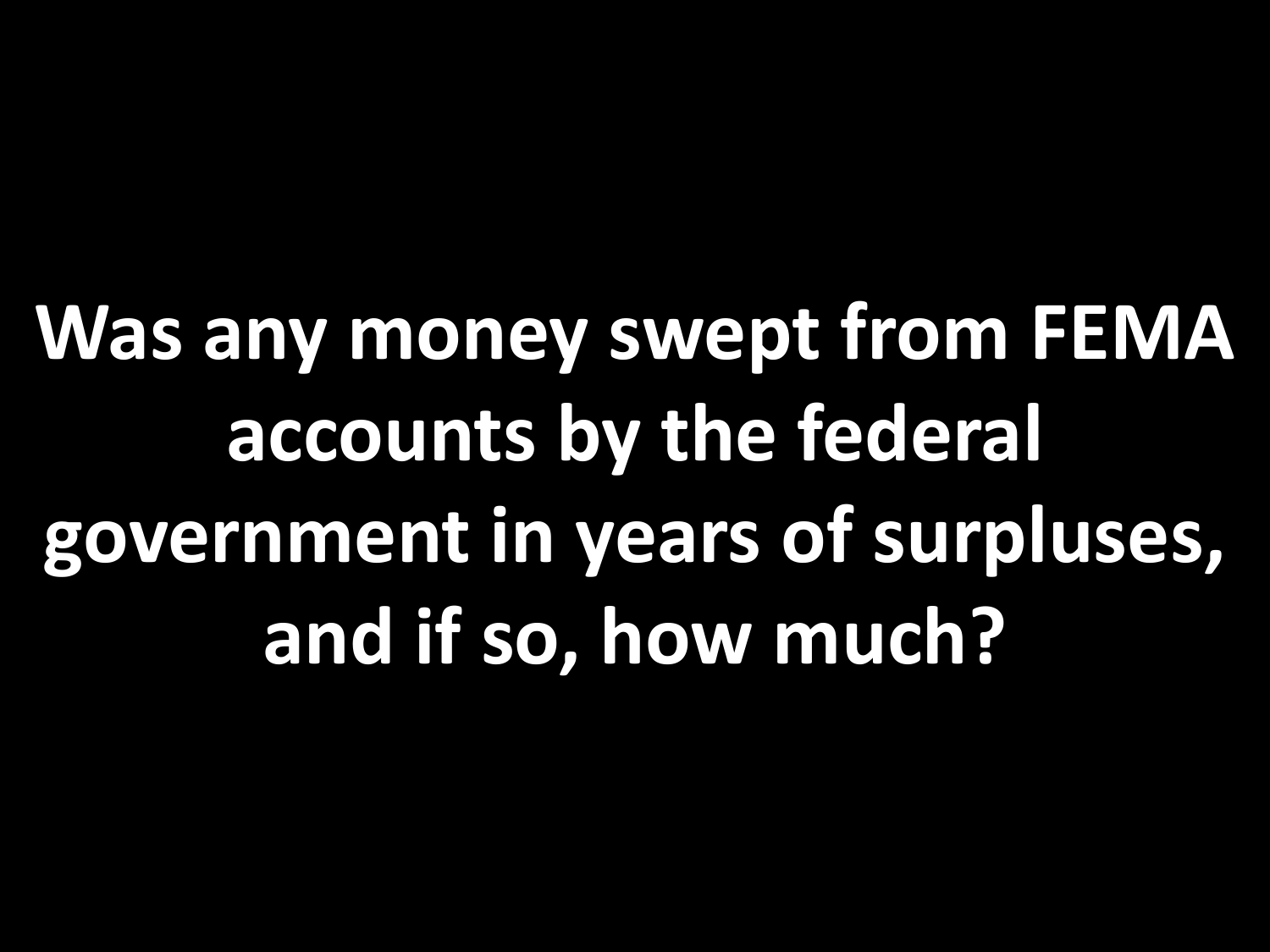**40% of federally backed mortgages that are required to have flood insurance do not. Why is this not enforced?**

*Would the program be solvent if everyone who is required to purchase flood insurance actually purchased it?*